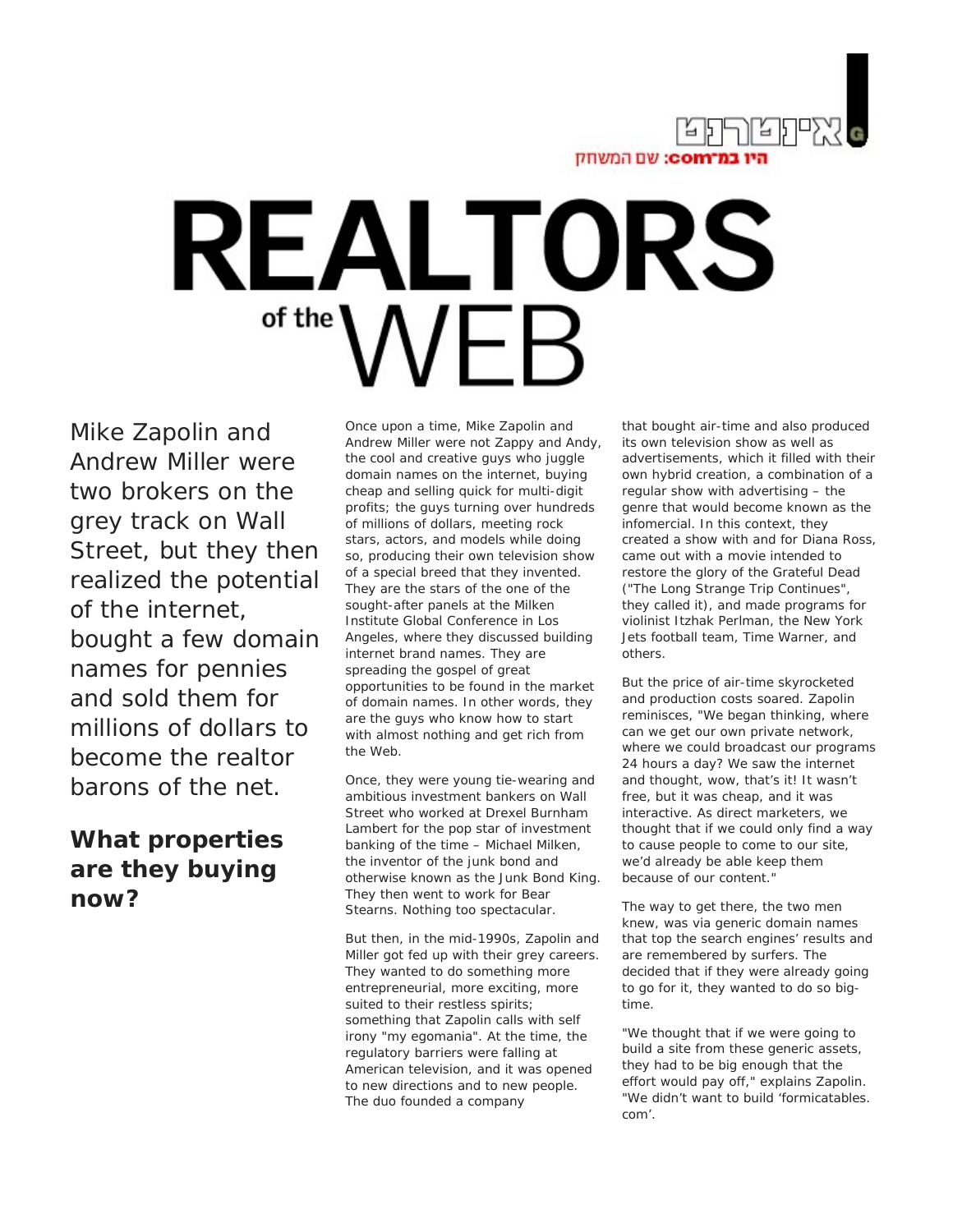"Companies that target broad audiences understand today that to reach the end consumer they have must have assets in certain domain names, because the domain name determines your Google ranking, which is critical."



**Zapolin (left) and Miller this week in Boston:** "I don't want my daughter to come to me in ten or twelve years and ask me, 'So you were alive when the internet happened, and you didn't do anything with it? What were you thinking??"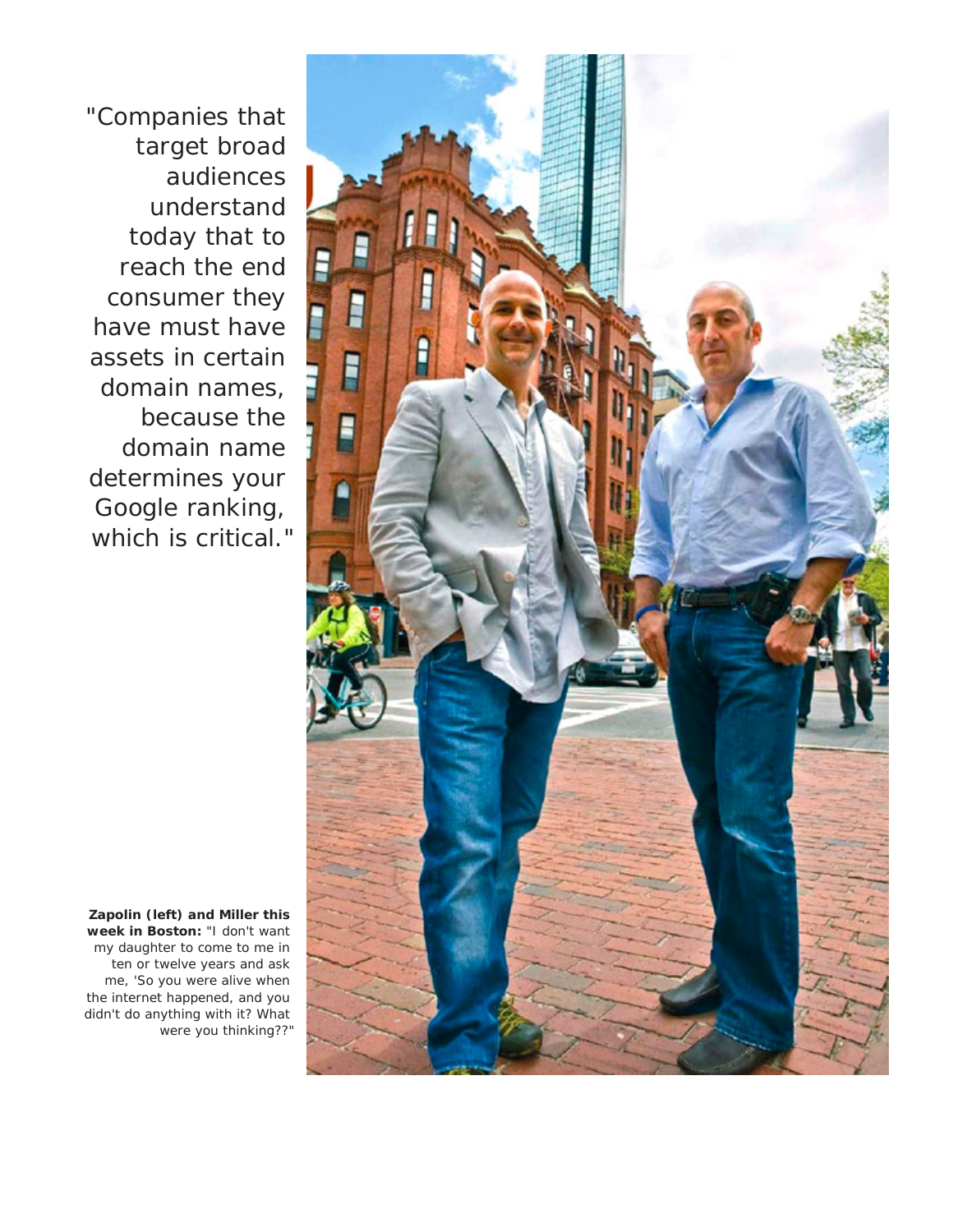So, in 1998, we created something called the 'Super Bowl test' – a test that easily determines on the basis of Super Bowl advertisements, what are the top selling products, because only for these would advertisers invest the huge sums necessary for the most expensive air-time in the United States. The list included cars, computers, diamonds, and at the top of the list – beer."

They went to look for the owner of the site Beer.com, and found "a 21-year old kid who had filled his website with pictures of himself and his friends after they had drunk a little too much, with all kinds of posters down the side, and an top was written 'We need advertisements so that we can buy more beer'," relates Zapolin.

The two men teamed up with a partner who was already active in the liquor promotion business, and already had a number of sponsors in the beer industry, and together they decided to buy the website. In 1998, they contacted the young man and offered him \$80,000 for 80% of Beer.com.

"We wanted him to keep 20%," says Zapolin, "because we knew that the value of the site would rise fast, and we didn't want him to feel that we had screwed him. People told us, 'Paying \$80,000 for Beer.com is the silliest thing we ever heard of."

Zapolin and Miller developed the website, turned it into a beer portal with information such as how to turn your private kitchen into a brewery; they distributed free Beer.com emails to surfers; and they developed a chat community about types of beer, lagers, and ales, as well as life in general. "In effect, we founded a type of early social network," reminisces Miller, "only no one knew to call it that yet."

At the next stage, the two men made sure that the beer industry learned about the venture. As they expected, beer companies were enthusiastic, advertised on the site, and

Info about jeans labels / social networking

Site for bloggers and internet video content

Info about chocolate sales world wide

Info about computers and peripherals. Sold in 2006.

Software downloads, info from surfers

Info and music downloads and a music-lovers community

Site about personal safety at work and even in the bathtub

An index of online dating sites

Info about luggage and suitcase sales, sold last year

Discount telephone services and virtual office services

*"When we bought Beer.com, we were told that this was the silliest thing. After we sold it for \$7 million, we called the kid from whom we bought the domain, and told him, 'Hey, by the way, you just made a profit of \$1.4 million'."*

one day the two men received a phone call from McKinsey & Co. on behalf of one of the world's largest breweries, Interbrew (now Inbev, after merging with another giant brewery (AmBev), whose cellar included some strong brands, including Becks, Hoegarden, Leff, and Stella Artois.

The brewery realized that if it could attract some of the website's surfers to its labels, "it would be a \$1 billion swing." Zapolin and Miller thought about a partnership, but the brewery said, "There's no power. We can invest in the site amounts of money that you can't even dream of, so why don't you simply sell, and be done with it?"

Zapolin remembers, "90 days later, we sold them the site for \$7 million, and then we called the kid from whom we bought the domain, and told him, 'Hey, by the way, you just made a profit of \$1.4 million'."

### **THE BRANDS**

NS.COR  $\equiv$ /a\ p**odcast.com**™ CHOCOLATE.COM Computer.com software.com **i**safety.com **Relationship.com** Juggage.com hone.com

The New Phane.Company

**Without institutional investors**  With the beer money, and more importantly, with the experience gained, Zapolin and Miller went back to their Super Bowl list, and their fingers stopped at another word – diamonds. "In the diamond industry," they say, "there is a long way and many hands from the mine of de Beers or whoever – the polisher, the distributor – until the sale to the final consumer. We thought that if the internet could shrink part of the process, it could help both consumers and miners."

The domain name Diamond.com was taken, like all the soughtafter generic names, but its owners had no connection with the diamond industry. It was a software company called S.I. Diamond Technology. Zapolin and Miller called the company, presented their model, which had worked for Beer.com, and asked to be allowed to work on the basis of the already proven model.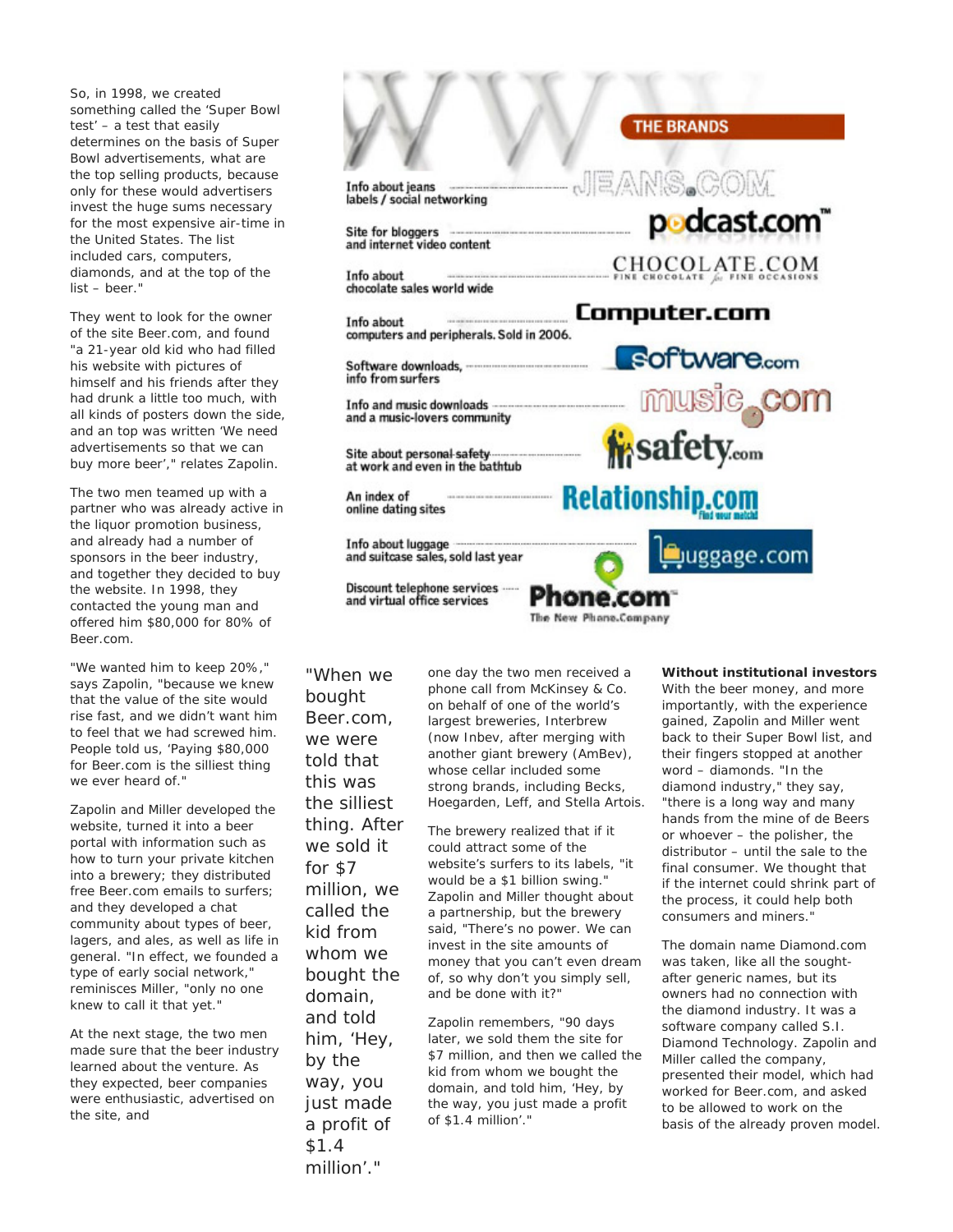#### **A virtual business**

The Israeli managers of Phone.com are changing the rules of the game

Two Israelis, former managers at VocalTec Communications Ltd., Ari Rabban and Alon Cohen, are working for the group of internet assets of Zapolin and Miller, at Phone.com, a website whose primary current business is to provide the "virtual office" telephone service, and the operation of cheap international calls via a local access number. There are also Israeli customers (including Rabban's mother), but they may not market in Israel because they are not defined as an authorized operator there. Rabban is the CEO of the company, and Cohen is its executive vice president and CTO. Another investor, and the company chairman, is Michael Mann, through Washington VC, a private investment fund for start-ups that he founded.

Rabban, who worked for AT&T and Lucent Technologies before joining VocalTec as vice president of corporate development and marketing, was introduced to Zapolin and Miller by Jeff Pulver. The virtual office of Phone.com is intended for small businesses, managed from home or a small office, for whom even a switchboard is too expensive, as well as for business partners each of whom works from home, sometimes not even in the same city or even in the same country.

"They get a virtual number," explains Rabban, "which can be a local number or a 1- 800 number, and they can build the business system from any computer.'

It is possible to record alone or with the help of "professional voices", which is generally convenient, especially for someone who is not an American but who wants to sell in the American market. The possibilities are many. The recording says, "For marketing, press 1", and "1" is the home of one of the partners, and if he does not answer, the call is automatically transferred to his cellular phone, and he can transfer the call to another extension, to a person who usually sits somewhere else.

The service was not invented by Phone.com, but thanks to low operating costs, it can charge \$10 per month for a volume of activity of up to several hundred minutes per month. How is this possible? Partly thanks to extensive outsourcing, but mostly because there is virtually no need for marketing because the generic name, Phone.com, does most of the work and jumps it to the top of the lists when someone Googles for such a service. It turns out that the word "phone" is one of the most common search words, more than "cellular" or "telephone", and unquestionably more than "VoIP".

#### **Globes: Are there Israeli customers who use the virtual office?**

"Yes, there are small businesses, not necessarily in high tech, that have customers in the United States, and they sometimes also have a branch there, so you press 1 and reach David in New York, and press 2 to reach Yossi in Tel Aviv.

**Globes: So I can sit in my kitchen in Tel Aviv, open a business for eggplant recipes, and be perceived by people as a multinational corporation based in New York?**

"Yes. That's the beauty of it. Today, there's no reason not to be perceived as a professional."



*Miller (right) and Zapolin: "Someone asked me where he ought to put his money. I said, buy a domain name, and you'll triple or quadruple your investment."*

"We bought it from them for a few hundred thousand dollars, and in this case too, they kept 20%," relates Zapolin. "Later, Andy and I went and saw people in the diamond industry, including Israeli diamond merchant Benny Steinmetz. He liked us."

Thanks to the immediate chemistry created, they offered Steinmetz to be the owner of Diamond.com and the deal was closed virtually overnight. In the end, the site did not take off as hoped, but nonetheless, several years later, the domain name was sold for \$7.5 million.

Next in line in the Super Bowl list was computers. Computer.com, which they also advertised at the Super Bowl with a clip that deliberately appeared to be an amateur home video, a kind of spoof of the personal documentary advertising genre, in which Zapolin personally starred alongside all kinds of people who presented themselves as his relatives and who said that this was a company where it was possible to buy computers parts. The advertisement which became, at least according to Zapolin, the most watched Super Bowl advertisement of all time, can still be seen on YouTube. As for Computer.com, the domain was sold to Office Depot for an undisclosed figure, but one can guess that it includes at least six zeros.

While the two men were making progress in their business, the dot. com bubble burst and the entire business of inventory, warehousing, and the transportation cost of goods suddenly seemed complicated and expensive. "In the mid 1990s," says Zapolin, "I began to study Kabala (there is a Kabala. com, which has, among other things, a recommendation for a book Zapolin co-authored with Deepak Chopra, "Ask the Kabala Oracle Cards"), and someone told me, 'Why don't you take some basic principles of the Kabala and try them in business?' I thought about the Kabalistic principle of reduction, 'less is more', and concluded that the parallel in my business is the virtual product, something with no physical existence."

What could be more virtual than the issuing of credit cards? There are no warehouses, no inventory, no returns. They decided to buy the domain name Creditcard.com, and to create a search engine that would help surfers choose the most suitable credit card on the basis of the customers' personal data: their credit status, whether they have mileage points at airlines, and even types of benefits most important to them.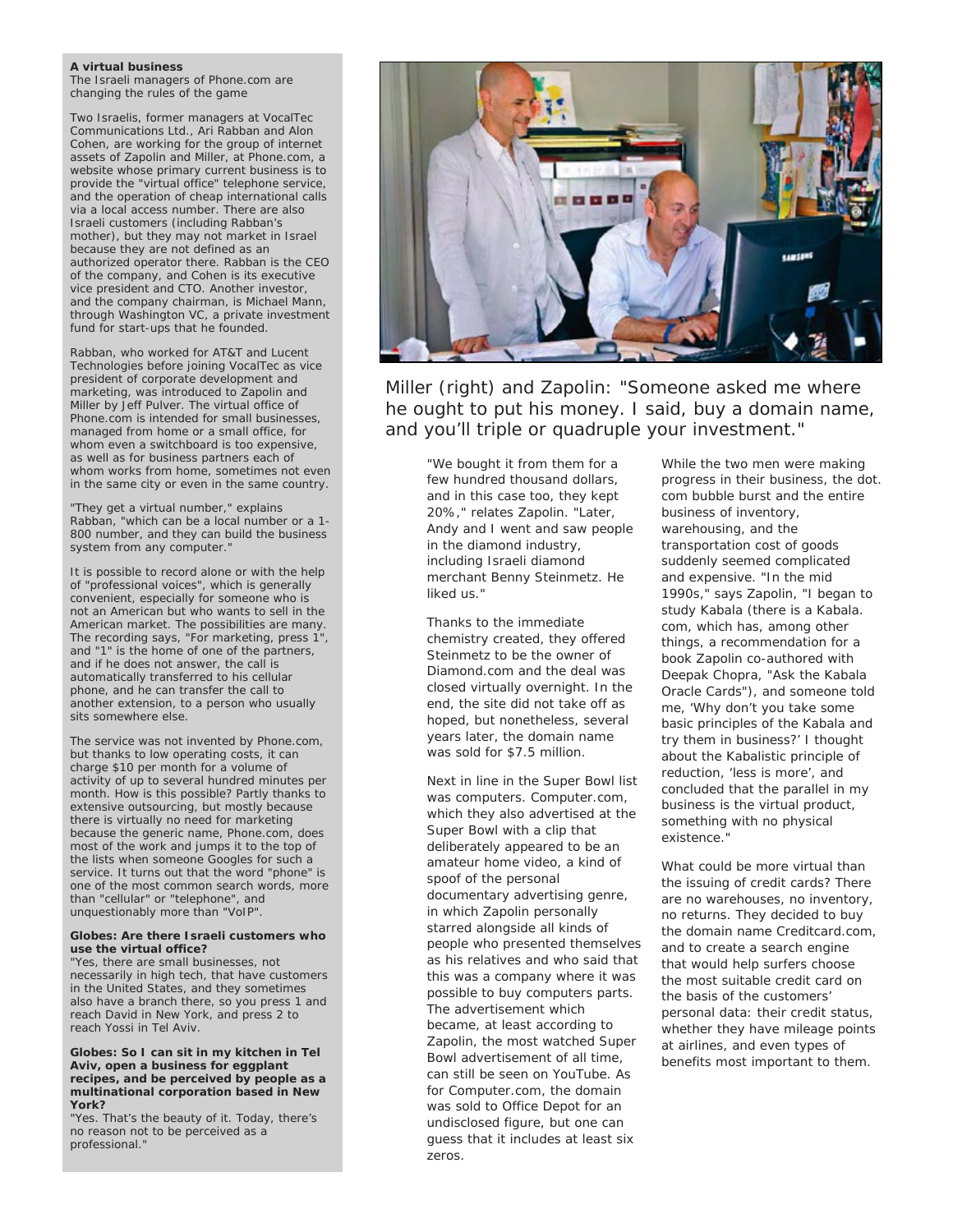The business grew and generated quite a lot of revenue for Zapolin and Miller and for their partners. Their mode of operation, from the outset, was to pick partners in the industry or to obtain financing from angels, and from is known as "friends and family", without turning to institutional investors or venture capital funds. This way, they could keep under wraps the amount of revenue and the size of their business.

Investors included Michael Mann, the founder of Buydomain.com, the second largest e-commerce site for domain names, which was sold two years ago for \$100 million generating a fortune that could be channeled to investment; Jeff Pulver, the energetic start-up entrepreneur, who is also known in Israel for his parties; and Jeff Taylor, the founder of the successful job search site, Monster. com, which is traded on Nasdaq at a market cap of \$3.3 billion.

In 2004, in view of the fact that Creditcard.com had honed Zapolin and Miller's skills in the search engine business, they decided that they wanted to expand their portfolio, buy more companies, and become not just a trader in domain names, but also to develop more businesses that they would continue to manage. To do so, they sold Creditcard.com for several million dollars to Click Success, which then developed and boosted traffic on the website, before selling it for \$134 million.

#### **Globes: Do you regret for selling too soon?**

Zapolin: "We Kabalists. We never look back."

Miller: "Yes, we should have created this activity. I wish I had a crystal ball, but there wasn't one. The reason we don't try jump off the balcony from sorrow is that we did there was a training exercise and preparation for what we're doing now."

#### **The internet is still full of opportunities**

On the balcony of the Beverly Hilton, Zapolin and Miller wonder why Israelis and Palestinians are still "stuck" favoring some piece of land over living in peace and security. Although the company they founded is called Internet Real Estate Group LLC, it of course has nothing to do with real estate, land or physical properties. It is entirely comprised of valuable intellectual property, a series of generic domain names, such as Music. com, Phone.com, Chocolate.com, Jeans.com, and Patents.com.



Even though it sometimes seems as if the internet has reached saturation, Miller (43) and Zapolin (41), are convinced that these are still early days and that there are big opportunities of the Web with a lot virgin territory still left to conquer. Domain names, they assert, are likely to become a huge opportunity for anyone, even if they lack a financial background and have little cash in hand. In this sense, there is something very democratic about this game. Zapolin and Miller have sold domain times for 25 times and sometimes 50 times the prices they paid for them.

"We don't even make an effort to sell. They come to us with offers to buy," says Zapolin. "Companies that target broad audiences understand today that to reach the end consumer they have must have assets in certain domain names, because the domain name, in part, determines your Google ranking, which is critical."

He adds, "We recently heard about a deal, unconnected with us, in which the domain name DataRecovery.com was sold to a data recovery company for \$1.7 million. I wouldn't have paid more than \$50,000 for such a name, but for this company, this amount was quite logical. For them, it was an asset for the next ten years."

"Recently," Miller interjects, "Someone asked me where he ought to put his money; whether to buy an index-linked bond or something like that. I said, buy a domain name, and you'll triple or quadruple your investment over the coming years. This is also a wonderful asset to buy and sell, as well as a wonderful business that can grow exponentially."

"Today, I can take a domain name and wait until it is needed," continues Zapolin. "For example, Petcloning.com. No one is cloning pets yet, but someone is working on it, and it will happen one. Meanwhile, it's possible to create the website that talks about such cloning,

and people can upload items from their experiences or put up pictures of their favorite pets that have died and which they would have liked to have cloned. And there's a guy who set up from his room at home a dating site called Plentyoffish.com, where people upload their profiles, create content, while he, for his part, reaps a few million dollars from advertising."

#### **Linking to the audience's taste**

It is no coincidence that Zapolin mentions surfers creating content. This is the model that has turned one of Zapolin and his sites, Music.com to an especially popular and successful site, including at the commercial level.

"Music and internet are married for life," says Zapolin, "and what better way is there to create a community that can share loves and hates, where people can find people with similar tastes, who love the same kind of music?

"We discovered something amazing. People have strong emotions about the music they love, whether it's Israeli music, Goth, or Rap, and they create a kind of musical democracy. The record companies are focused on the time when their top ten lists dictated what they should love, while the bloggers on the site create personal listening lists so that people are also exposed to other artists and songs."

#### **Globes: How do you tempt advertisers?**

"We tell advertisers, such as Saturn Cars, 'Hey, Saturn, we have here an audience on the basis of whose music taste we know comprises half a million women aged 30-35 who live a certain lifestyle, and may consider buying a car suited to this lifestyle."

#### **Does it work?**

"Companies spend millions of dollars on services that examine which music people download from the internet in order to 'link up' to the audience's taste, but they have no idea who are the people who download certain music, and what they like. We can provide them with a lot more information.